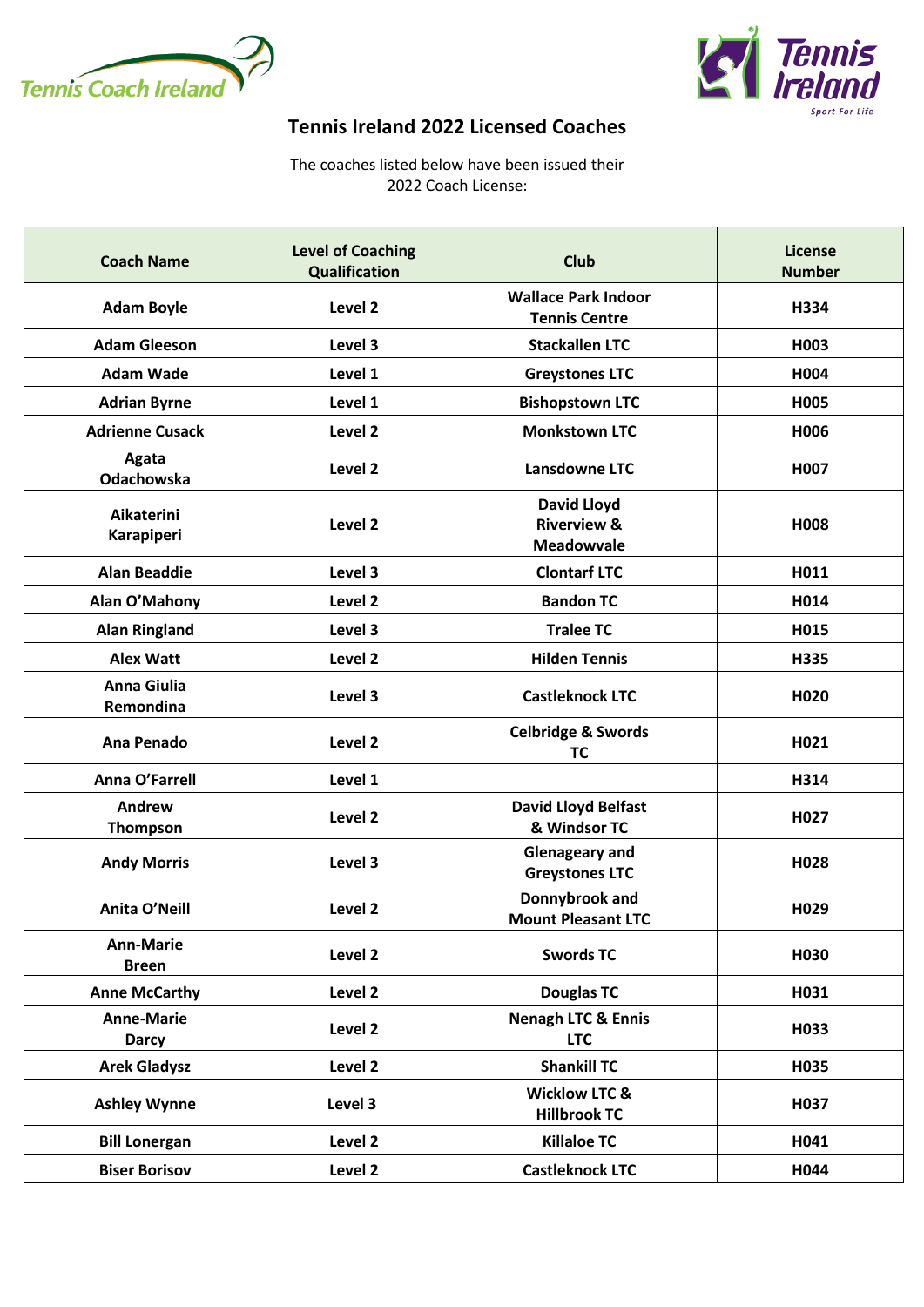



| <b>Breeda Claffey</b>              | Level 4 | <b>Carrig TC</b>                                         | H045 |
|------------------------------------|---------|----------------------------------------------------------|------|
| <b>Brian Farrell</b>               | Level 3 | <b>Carlow LTC</b>                                        | H047 |
| Carla Keenan                       | Level 1 | <b>Greystones LTC</b>                                    | H317 |
| <b>Carlos Miranda</b>              | Level 2 | <b>Belfast Boat &amp;</b><br><b>Tennis Club</b>          | H049 |
| <b>Christine</b><br><b>Treston</b> | Level 3 | <b>Claremont Railway</b><br><b>LTC</b>                   | H054 |
| <b>Cian Blake</b>                  | Level 3 | <b>Carrigaline and</b><br>Crosshaven                     | H055 |
| Ciaran<br>Cunningham               | Level 3 | <b>Malahide and</b><br><b>Swords LTC</b>                 | H058 |
| <b>Ciaran Dolan</b>                | Level 2 | Sportsco                                                 | H059 |
| CJ Kelly                           | Level 2 | <b>Limerick LTC</b>                                      | H061 |
| <b>Clare Bannon</b>                | Level 4 | <b>Castleknock LTC</b>                                   | H062 |
| Clem<br>Higginbotham               | Level 2 | <b>Athlone TC</b>                                        | H064 |
| <b>Colin Laffan</b>                | Level 2 | <b>Rushbrooke</b>                                        | H065 |
| <b>Colin O'Brien</b>               | Level 2 | <b>Templeogue TC</b>                                     | H066 |
| <b>Colm Murphy</b>                 | Level 2 | <b>Mullingar TC</b>                                      | H068 |
| <b>Conor Carroll</b>               | Level 2 | <b>Mount Pleasant LTC</b>                                | H069 |
| <b>Conor Casey</b>                 | Level 4 | <b>Glenageary LTC</b>                                    | H070 |
| Conor<br>O'Callaghan               | Level 4 | <b>Sundays Well</b><br><b>Boating and Tennis</b><br>Club | H072 |
| <b>Conor McKeever</b>              | Level 1 | <b>Sutton LTC &amp;</b><br><b>Portmarnock LTC</b>        | H315 |
| <b>Conor Twomey</b>                | Level 3 | <b>Bishopstown LTC</b>                                   | H074 |
| <b>Cormac Doherty</b>              | Level 3 | <b>Kilcullen TC</b>                                      | H075 |
| <b>Daire Heffernan</b>             | Level 2 | <b>Sligo TC</b>                                          | H076 |
| <b>Daniel Bennett</b>              | Level 3 | <b>Portadown TC</b>                                      | H077 |
| <b>Daniele Mancia</b>              | Level 3 | <b>Castleknock LTC</b>                                   | H079 |
| <b>Daniel Patten</b>               | Level 1 | Clontarf LTC /<br>Trackside TC / St<br><b>Annes</b>      | H080 |
| <b>Danny</b><br><b>Comerford</b>   | Level 2 | <b>Ennis Tennis Club</b>                                 | H081 |
| Darren<br><b>McComiskey</b>        | Level 2 | <b>Ratoath TC</b>                                        | H083 |
| <b>David Wilson</b>                | Level 4 | <b>St. Michael's College</b>                             | H316 |
| <b>Declan</b><br><b>Donnellan</b>  | Level 4 | <b>Castleknock LTC</b>                                   | H088 |
| <b>Deirdre Winters</b>             | Level 2 | <b>Dundalk TC</b>                                        | H089 |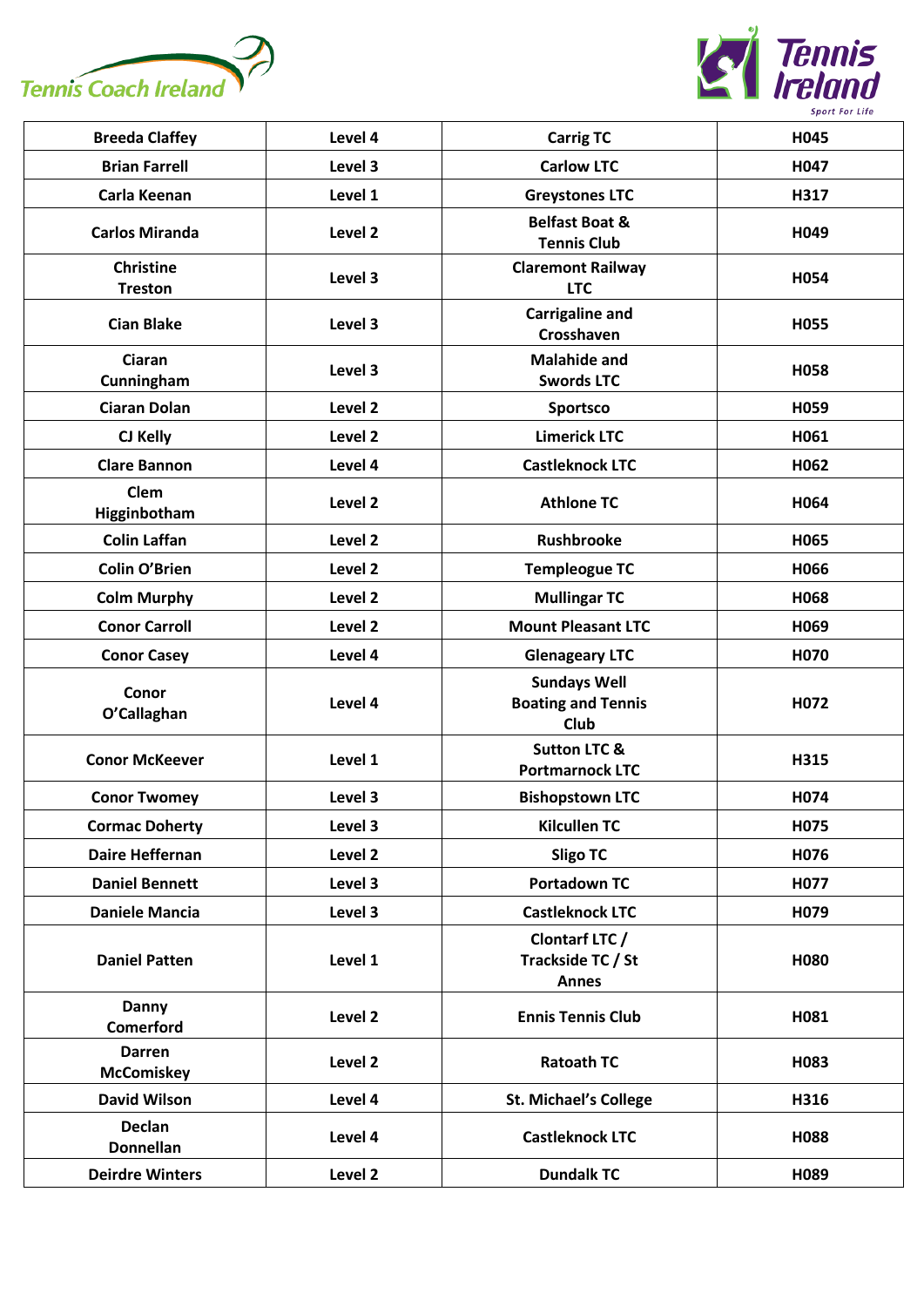



| <b>Derek Healy</b>                     | Level 2 | <b>Shankill TC</b>                                         | H092 |
|----------------------------------------|---------|------------------------------------------------------------|------|
| <b>Dermot Sheils</b>                   | Level 2 | <b>Nenagh Lawn Tennis</b><br><b>Club &amp; Birr Wilmer</b> | H093 |
| <b>Donal Glennon</b>                   | Level 3 | <b>Clontarf LTC</b>                                        | H095 |
| <b>Eleanor Flaherty</b>                | Level 2 | <b>Leixlip TC</b>                                          | H101 |
| <b>Elaine Fagan</b>                    | Level 2 |                                                            | H102 |
| <b>Ella Tindale</b>                    | Level 1 | <b>Wicklow Tennis Club</b>                                 | H346 |
| <b>Enzo Dowling</b>                    | Level 2 | Leixlip                                                    | H105 |
| Eoghan<br>O'Connor                     | Level 2 | Kilkenny LTC &<br><b>Douglas</b>                           | H106 |
| <b>Eoin Considine</b>                  | Level 2 | <b>Leinster Tennis &amp;</b><br><b>Sutton LTC</b>          | H107 |
| <b>Erick Kroll de</b><br><b>Campos</b> | Level 2 | <b>Skerries LTC</b>                                        | H108 |
| <b>Faouzia Fawzi</b>                   | Level 3 | <b>Glenageary LTC</b>                                      | H109 |
| Fergan Kuldoken                        | Level 1 | <b>Rathgar TC</b>                                          | H322 |
| <b>Fergus Murphy</b>                   | Level 3 | <b>Blackrock Bowling &amp;</b><br><b>Tennis Club</b>       | H112 |
| <b>Fiona Corry</b>                     | Level 1 | Ace Athletes Ltd.                                          | H113 |
| <b>Fiona Jones</b>                     | Level 2 | <b>Clontarf TC</b>                                         | H114 |
| <b>Fiona Lavin</b>                     | Level 1 | <b>Boyle Community</b><br><b>College</b>                   | H115 |
| Frank O'Keeffe                         | Level 3 | <b>Nenagh LTC</b>                                          | H117 |
| <b>Gary Beresford</b>                  | Level 2 | Athy/Rathangan TC                                          | H121 |
| <b>Gary Kilduff</b>                    | Level 2 | <b>Fitzwilliam LTC</b>                                     | H123 |
| <b>Geraldine Flynn</b>                 | Level 4 | <b>Sundays Well</b><br><b>Boating &amp; Tennis</b><br>Club | H126 |
| <b>Gerry Clarke</b>                    | Level 2 | <b>Letterkenny TC</b>                                      | H127 |
| <b>Gill Hohn</b>                       | Level 2 | <b>Glenageary LTC</b>                                      | H129 |
| <b>Gordon Watt</b>                     | Level 2 | <b>Lisburn Rackets Club</b>                                | H134 |
| <b>Grace Owens</b>                     | Level 2 | <b>Carraig TC</b>                                          | H136 |
| <b>Greg Morris</b>                     | Level 2 | <b>Sundays Well</b><br><b>Boating and Tennis</b><br>Club   | H137 |
| <b>Heather</b><br><b>Naughton</b>      | Level 2 | <b>Bushy Park Tennis</b><br>and Padel Club                 | H138 |
| <b>Helen Chalton</b>                   | Level 2 | <b>Carlow LTC</b>                                          | H139 |
| Hugh O'Loughlin                        | Level 4 | <b>Donabate Portrane</b><br>& St Annes Park<br>Raheny      | H140 |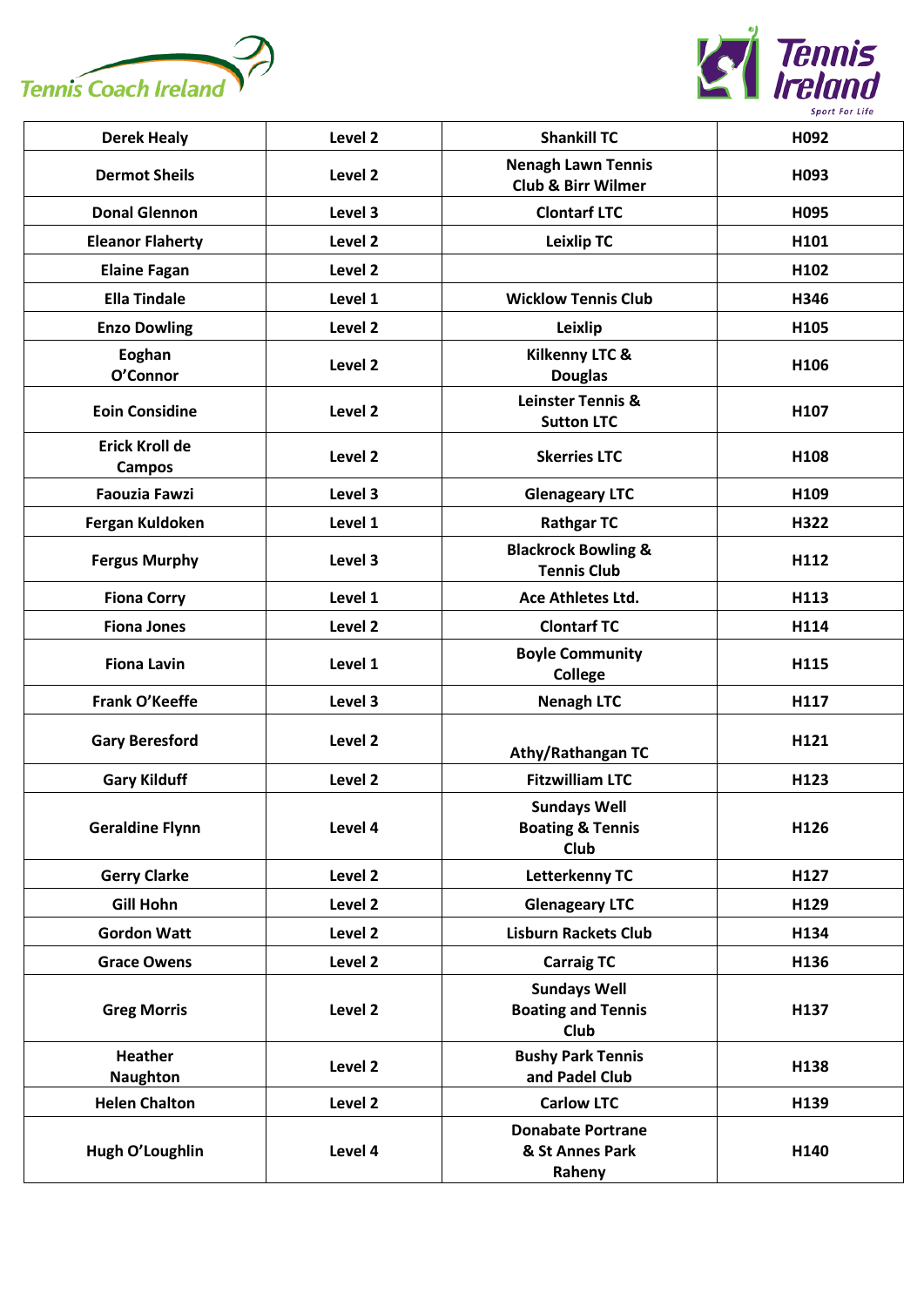



| Jaco Oosthuysen                   | Level 2 | Larkspur                                                        | H142 |
|-----------------------------------|---------|-----------------------------------------------------------------|------|
| Jacopo Locatelli                  | Level 3 | <b>Castleknock LTC</b>                                          | H143 |
| <b>James Dwane</b>                | Level 2 | <b>Swords LTC</b>                                               | H145 |
| Jana Langford                     | Level 1 | <b>Monkstown LTC</b>                                            | H340 |
| <b>Jane Mounsey</b>               | Level 1 | <b>CIYMS</b>                                                    | H344 |
| <b>Janis Glazers</b>              | Level 2 | <b>Claremorris TC</b>                                           | H147 |
| Jennifer Colford                  | Level 2 | <b>Monaleen TC</b>                                              | H150 |
| <b>Jean-Pierre Savy</b>           | Level 2 | <b>Birr Wilmer &amp;</b><br>Portumna                            | H151 |
| <b>Jenny Claffey</b>              | Level 2 | <b>Carraig TC</b>                                               | H152 |
| <b>Jim Dolan</b>                  | Level 3 | <b>Skerries LTC</b>                                             | H153 |
| <b>Jim Watt</b>                   | Level 4 | <b>Belfast Boat Club</b>                                        | H154 |
| Jimmy<br><b>McDonogh</b>          | Level 4 | Donnybrook &<br><b>Fitzwilliam LTC</b>                          | H155 |
| Jo-Anne<br>Williamson             | Level 2 | <b>Ballinlough TC</b>                                           | H156 |
| <b>John Austin</b>                | Level 4 | <b>Terenure Sports</b><br>Club                                  | H158 |
| <b>John Brady</b>                 | Level 3 | <b>Bective &amp; Wicklow</b><br><b>LTC</b>                      | H159 |
| <b>John Hennessy</b>              | Level 2 | <b>Tralee Tennis Club</b>                                       | H161 |
| <b>John McGahon</b>               | Level 4 | Leinster Tennis &<br><b>Dundalk Tennis Club</b>                 | H163 |
| <b>John Abosi</b>                 | Level 2 | <b>CIYMS</b>                                                    | H164 |
| Johnny<br><b>McCormack</b>        | Level 4 | <b>Prodigy Tennis</b>                                           | H168 |
| Jonathan<br>Coulston              | Level 3 | <b>Naas LTC</b>                                                 | H169 |
| Johnny<br>O'Mahony                | Level 3 | <b>Sundays Well</b><br><b>Boating and Tennis</b><br><b>Club</b> | H170 |
| Josephine<br>O'Rourke             | Level 2 | <b>Whitechurch TC</b>                                           | H171 |
| <b>Julie-anne Foley</b>           | Level 2 | <b>Hillview TC</b>                                              | H347 |
| <b>Justin</b><br><b>Blackwood</b> | Level 1 | Larkspur Park &<br><b>Ballypatrick Tennis</b><br>club           | H173 |
| <b>Kai Evans</b>                  | Level 2 | <b>Greystones LTC</b>                                           | H174 |
| <b>Karen</b><br><b>MacKenna</b>   | Level 2 | <b>Monkstown LTC</b>                                            | H175 |
| <b>Karl Purcell</b>               | Level 3 | <b>Bective TC</b>                                               | H176 |
| <b>Karl Russell</b>               | Level 2 | <b>Smash Hit Sports</b>                                         | H177 |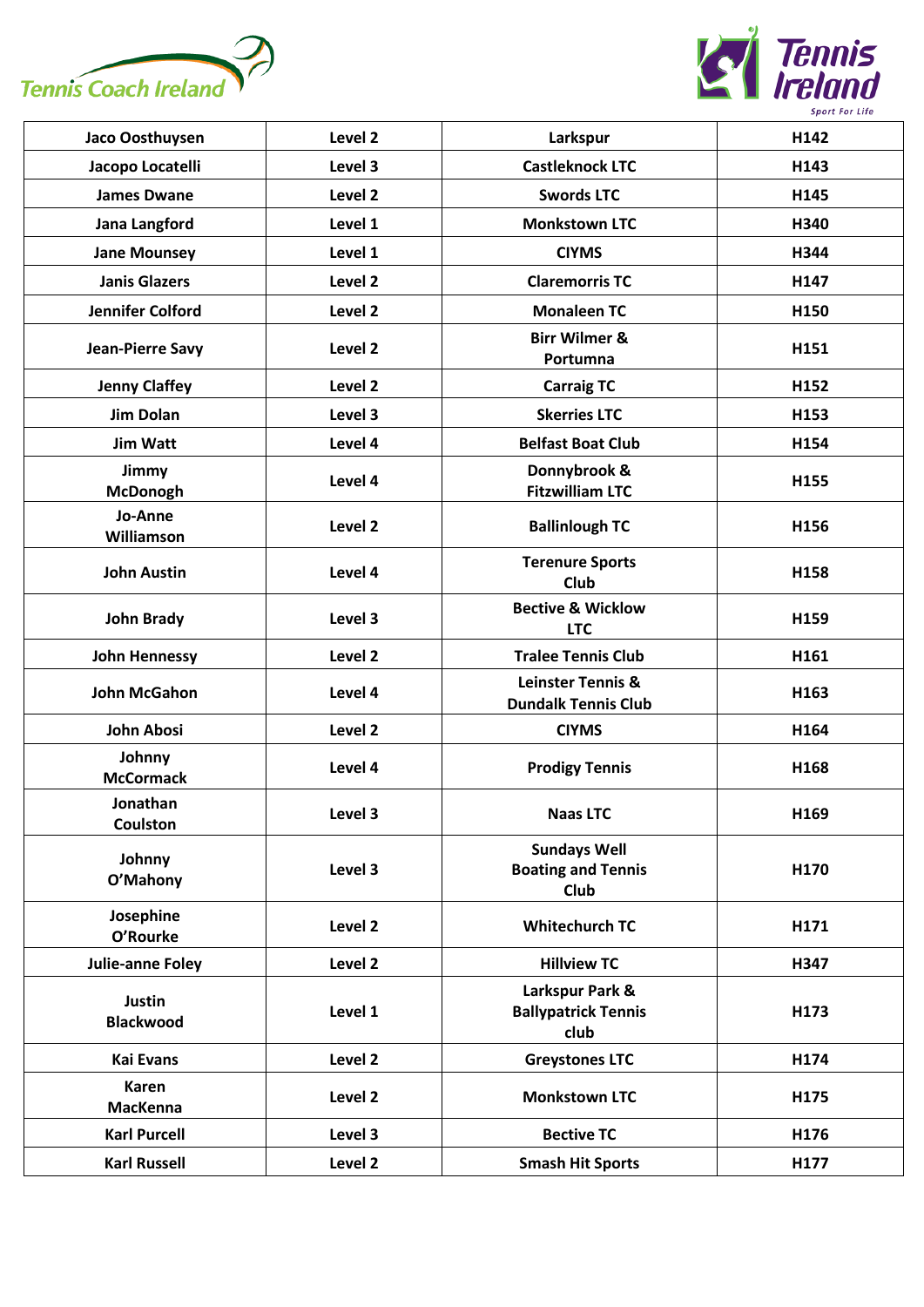



| Kathryn Leonard                  | Level 3 | <b>Templeogue TC</b>                                            | H179             |
|----------------------------------|---------|-----------------------------------------------------------------|------------------|
| <b>Kerry</b><br>Williamson       | Level 2 | <b>Ballinlough</b>                                              | H180             |
| Laura Kirwan                     | Level 1 | <b>Tullow TC</b>                                                | H341             |
| Laura Smyth                      | Level 2 | <b>St Marys LTC</b><br>Donnybrook                               | H186             |
| Lena O'Connor                    | Level 2 | <b>Monaleen and</b><br><b>Limerick Lawn LTC</b>                 | H188             |
| <b>Leonard Pirtac</b>            | Level 2 | <b>Castleknock LTC</b>                                          | H189             |
| Leonardo Parra                   | Level 2 | <b>Bushy Park</b>                                               | H190             |
| <b>Lesley</b><br>O'Halloran      | Level 3 | <b>Stratford/Glenalbyn</b><br><b>TC/Fitzwilliam LTC</b>         | H191             |
| <b>Liam Cassidy</b>              | Level 4 | <b>Tennis Coach Ireland</b>                                     | H192             |
| Liam O'Rourke                    | Level 2 | Whitechurch                                                     | H194             |
| <b>Lisa Bolger</b>               | Level 3 | <b>Clontarf TC</b>                                              | H196             |
| Lisa Lyons                       | Level 1 | <b>David Lloyd</b><br><b>Riverview</b>                          | H324             |
| <b>Lisa Matthews</b>             | Level 2 | <b>St. Marys TC</b>                                             | H197             |
| <b>Louise Bothwell</b>           | Level 4 | <b>Downshire</b><br>Hillsborough                                | H199             |
| <b>Louise Cahill</b>             | Level 2 | <b>Rockfield TC</b>                                             | H200             |
| Lynsey<br><b>McCullough</b>      | Level 3 | <b>David Lloyd</b><br><b>Riverview</b>                          | H202             |
| <b>Marcella Kelly</b>            | Level 2 | Co. Tipperary LTC                                               | H205             |
| <b>Marcin</b><br>Odachowski      | Level 2 | <b>Charleville TC</b>                                           | H <sub>206</sub> |
| <b>Mareze Joubert</b>            | Level 4 | <b>David Lloyd</b><br><b>Riverview &amp; Bushy</b><br>Park      | H207             |
| <b>Maria Bolster</b>             | Level 3 | <b>Kinsale TC</b>                                               | H209             |
| <b>Marie Duffy</b>               | Level 3 | <b>Sundays Well</b><br><b>Boating and Tennis</b><br><b>Club</b> | H210             |
| <b>Mark McAndrew</b>             | Level 4 | <b>Brookfield TC</b>                                            | H212             |
| <b>Mark White</b>                | Level 1 | <b>Tramore TC</b>                                               | H321             |
| <b>Maurice Reidy</b>             | Level 2 | <b>Kilkenny LTC</b>                                             | H222             |
| <b>Michael Blease</b>            | Level 3 | <b>Windsor TC</b>                                               | H329             |
| <b>Michael Hurley</b>            | Level 3 | <b>Bishopstown LTC</b>                                          | H223             |
| <b>Michael</b><br><b>McMahon</b> | Level 3 | <b>Monkstown LTC</b>                                            | H234             |
| <b>Michael Quinn</b>             | Level 2 | <b>Greystones LTC</b>                                           | H226             |
| <b>Michael Reeb</b>              | Level 2 | <b>Lakewood TC</b>                                              | H227             |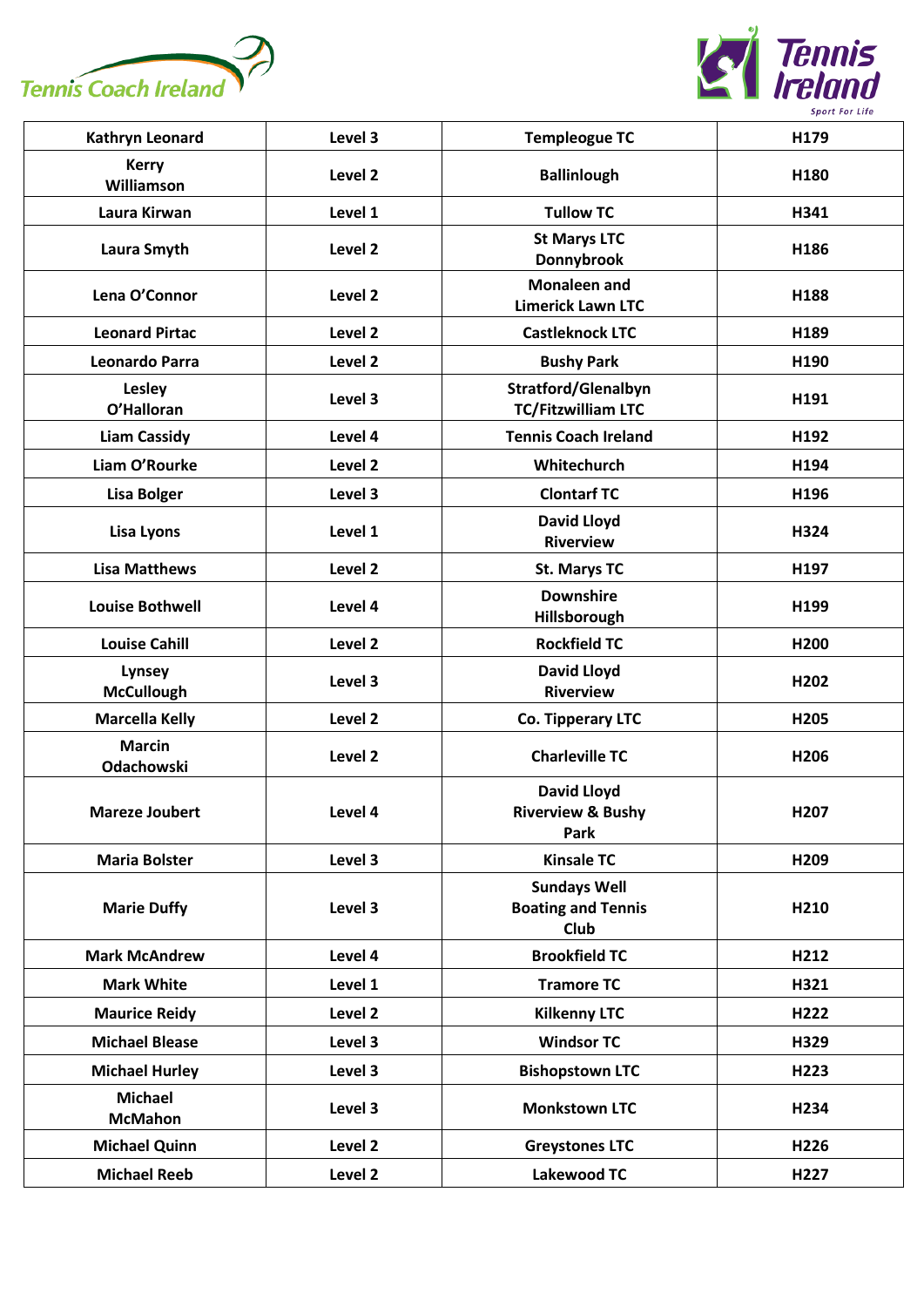



| <b>Michael Russell</b>           | Level 2 | Lower Aghada TC                                | H228             |
|----------------------------------|---------|------------------------------------------------|------------------|
| <b>Michael</b><br>Woodnutt       | Level 2 | <b>Stratford LTC</b>                           | H229             |
| <b>Michal Bryniczka</b>          | Level 2 | <b>Kells TC</b>                                | H230             |
| <b>Michelle Mernin</b>           | Level 2 | <b>Causeway Tennis</b><br>and Bowls Club       | H234             |
| <b>Neil McAndrew</b>             | Level 2 | <b>David Lloyd</b><br><b>Riverview</b>         | H <sub>236</sub> |
| Nicki Herbert                    | Level 2 | <b>Tennis Coach Ireland</b>                    | H <sub>237</sub> |
| Olwyn O'Toole                    | Level 3 | <b>Tennis Ireland</b>                          | H239             |
| <b>Ondrej Toman</b>              | Level 3 | <b>Hawarden TC</b>                             | H332             |
| <b>Patrick McGrath</b>           | Level 2 | <b>Tramore &amp; St Annes</b>                  | H246             |
| <b>Paul Casey</b>                | Level 4 | <b>Glenageary LTC</b>                          | H <sub>247</sub> |
| <b>Paul Darby</b>                | Level 1 | <b>Naas LTC</b>                                | H248             |
| <b>Paul Fitzgerald</b>           | Level 2 | Carrigaline                                    | H249             |
| Paul Keoghan                     | Level 2 | <b>David Lloyd</b><br><b>Riverview</b>         | H <sub>250</sub> |
| <b>Paul McCormack</b>            | Level 2 | <b>Malahide Castle</b>                         | H251             |
| <b>Peter Bothwell</b>            | Level 2 | <b>Downshire TC</b>                            | H253             |
| <b>Pete Lowther</b>              | Level 4 | <b>Naas LTC</b>                                | H254             |
| <b>Peter Farrell</b>             | Level 4 |                                                | H <sub>255</sub> |
| <b>Richard Mahony</b>            | Level 2 | <b>Clane LTC</b>                               | H345             |
| <b>Richard Turner</b>            | Level 3 | <b>Kells Tennis Club</b>                       | H258             |
| <b>Rob Cherry</b>                | Level 4 | <b>Elm Park</b><br><b>Golf&amp;Sports Club</b> | H260             |
| <b>Robert Curley</b>             | Level 1 | <b>Meadowvale LTC</b><br>and Bective TC        | H336             |
| <b>Robert Neiland</b>            | Level 3 | Sandycove                                      | H261             |
| <b>Robert Quigley</b>            | Level 2 | <b>David Lloyd</b><br><b>Riverview</b>         | H262             |
| <b>Roisin Moore</b>              | Level 1 | <b>Ennis and Limerick</b><br><b>LTC</b>        | H343             |
| Sally O'Sullivan                 | Level 2 | <b>Navan TC</b>                                | H266             |
| <b>Sam Bothwell</b>              | Level 2 | <b>Downshire TC</b>                            | H <sub>267</sub> |
| <b>Sam Collins</b>               | Level 2 | <b>Greystones LTC</b>                          | H268             |
| <b>Scott Hubbard</b>             | Level 2 | <b>Mullingar Tennis</b><br>and Badminton Club  | H270             |
| <b>Sean Moloney</b>              | Level 2 | <b>Ballycastle TC</b>                          | H272             |
| <b>Simon</b><br><b>McFarland</b> | Level 3 | <b>Windsor LTC</b>                             | H274             |
| <b>Sinéad Dunne</b>              | Level 3 | Lower                                          | H275             |